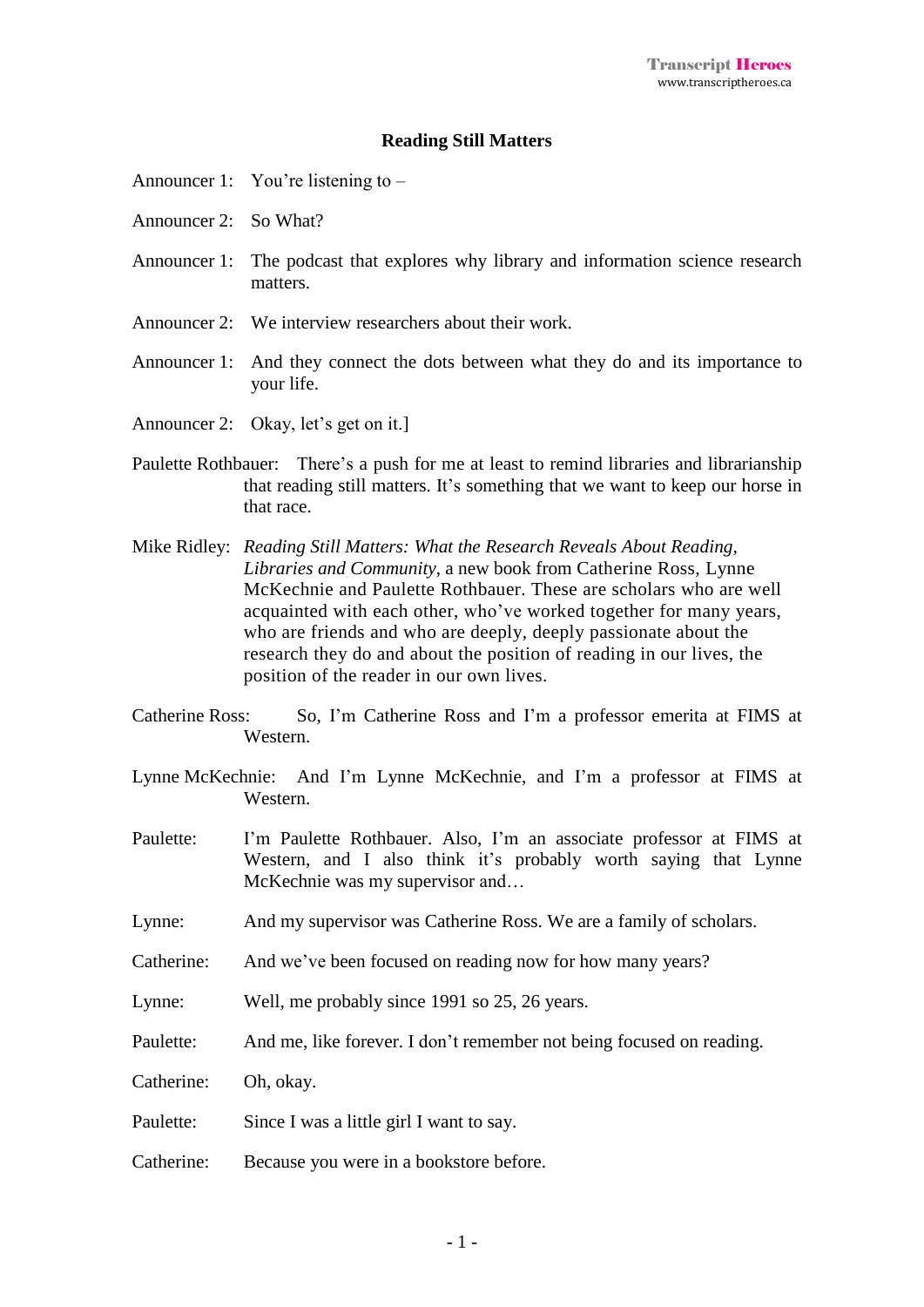Paulette: I was yeah, yeah.

Lynne: So I'm going to have to do a case study of you then.

Catherine: Well the first book was *Reading Matters*. And since then, well, we thought 'We should just do an update. It'll be the same book just updated.' But then, when we got into it, it turned out that no, we couldn't just update it. We had to rewrite the whole thing, because certain things that we had featured in the first edition, like stuff about series books, we felt, okay, that battle's been won. People are no longer saying series books ruins readers for real reading. They're now stocking series books and treating them properly in libraries and so on.

> But new issues came up, and one of them of course is the whole business of reading online and digital reading. And some people are suggesting that, well reading doesn't matter as much because, you know, everything is going to be done in some other format. So, *Reading Still Matters* connected it to the first book but also is making a strong statement about how this is an important thing.

Paulette: I did the chapter on reading with young adults and teenagers, and in the 12 years since the first book it's just been a huge change. Like the rise of young adult publishing that everybody's reading – it's not just teenagers and young adults of course – the three big franchises they call them, so *Harry Potter, The Hunger Games* and *Twilight*, you know just launched this whole new golden era of young adult literature.

> And so because of that, it just meant that there's this whole new milieu in publishing and reading and literary production, all of it, that it just needed – it really, really seriously needed updating, so that the hand wringing around teenagers and reading that might have been in place 15 years ago, which is that teenagers aren't reading, that endures. That's a myth that just endures. But teenagers and young adults of course are reading more than they've ever read before, and they're reading sort of promiscuously across all kinds of formats and all kinds of publishing landscapes.

> Fanfiction is massive. And if we're just really beginning to look at fanfiction sort of in public libraries, right, as a… It's not so much as a collection issue as a cultural issue. If we know that teenagers are reading fanfiction – and that fanfiction is being read by the millions, right – we have to take some account of it. So there's been a lot of changes that way, really fun and exciting things to look into in fact.

Lynne: And with the children, it's kind of interesting because, at the time of the first book – and my early research looked at emergent reading, the big question how do children become readers. And a lot of work done on that, and if anything I would say maybe too much work because one of the differences between adults and teens and children is that we can impose reading on them.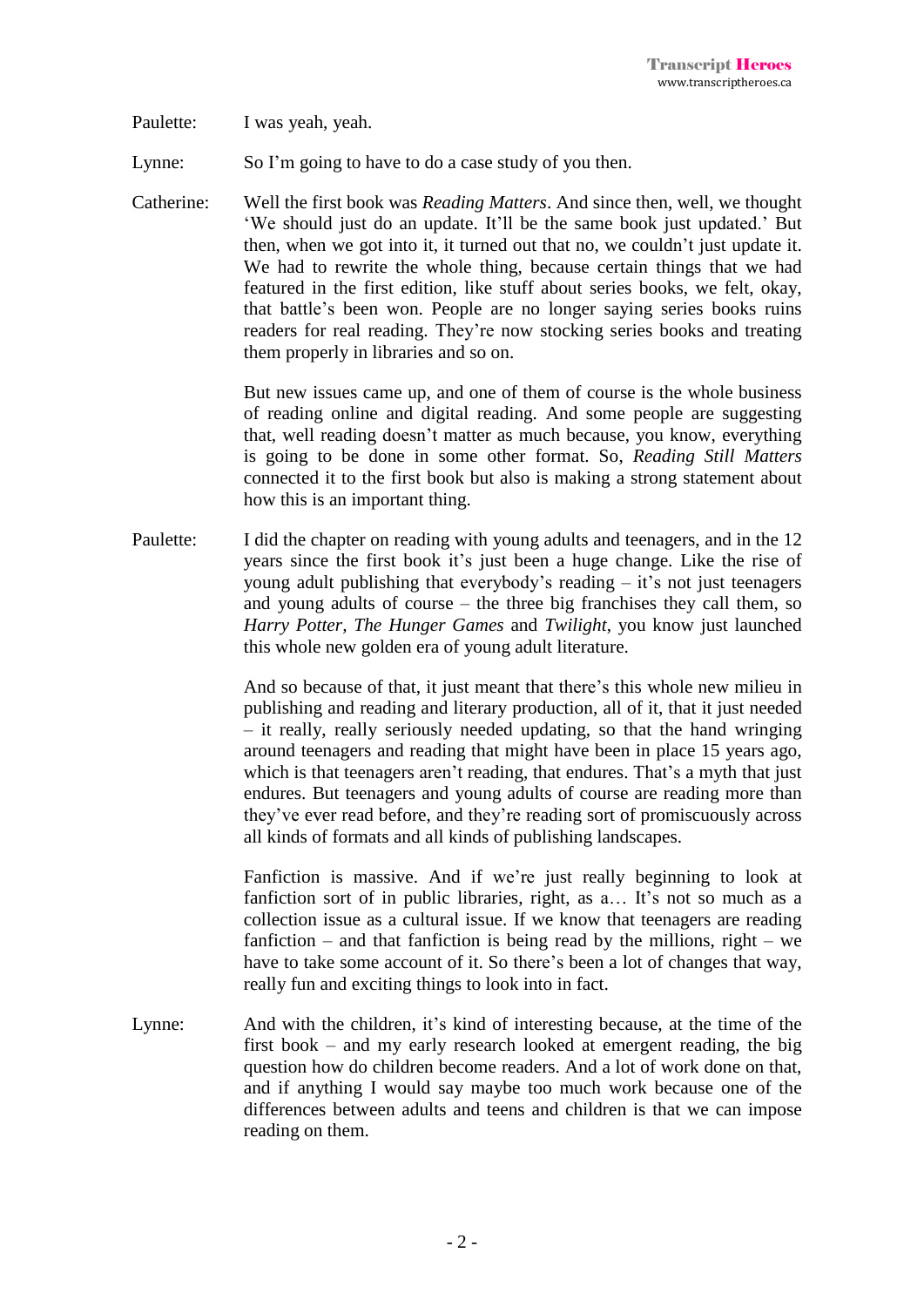And the research is actually pretty clear that when you impose reading  $-I$ mean I can still hear one boy saying, I said "Do you like reading?"

"Well it depends" he said. "If is assigned, I don't. If I pick it myself, I do."

So there's been all that emergent reading stuff now, a little bit of a backsplash, because we're doing a lot of damage. You know, we're turning reading into work. So it still matters, but what really matters is this whole idea of a large, large, broad access to reading materials that a place like the public library can provide free, and voluntary free reading which we owe to a researcher called Stephen Krashen from Education, the ability to pick your own stuff.

And of course there is now digital reading, and so I've done some research and others have done a lot of research on children and eBooks and their digital reading. And a wonderful thing about children is that they're so flexible.

So we were asking "Which do you like best? Do you like the eBook? Or do you like the print book?"

And I can still see one little guy and he's looking around. He's looking from one to the other. And then he goes "Why are you asking me? These are both books." So he troubled our definition and understanding of book, and in him it was innate. We saw that across many children.

So yeah, so it still matters but in a different way, a little bit of a pushback against formal education approaches, which are not a problem. Schools have to teach kids to read. But to make them readers is different. And then the other, it's this digital reading is big.

Catherine: And one thing that you were implying but you didn't say the word so I'm going to say it, which is pleasure. They key we think in all of this is pleasure and starting with something that the child likes. Whether it's considered a classic by literary critics doesn't matter.

> The Golden Book I read would probably be sneered at. They'd say, 'Look at these inferior comic book-like illustrations. Compared with say Maurice Sendak this is very inferior.'

> But it was something that I loved right then. And I think that's one of the things we've all found is that you have to start with what does the person love. Whether they're an adult and whether they're reading some denigrated genre like romance, or if they're child reading a denigrated genre such as what used to be series books, you have to start with what they love and then let them choose.

Paulette: But I think with the reading research and teens, especially the reading that they choose to do, the free voluntary reading or the reading that they do for pleasure, I sometimes think of it as kind of a radical thing to support teenagers' reading choices. And I think that because teenagers' behaviour is so circumscribed, that their ability to exercise agency and autonomy and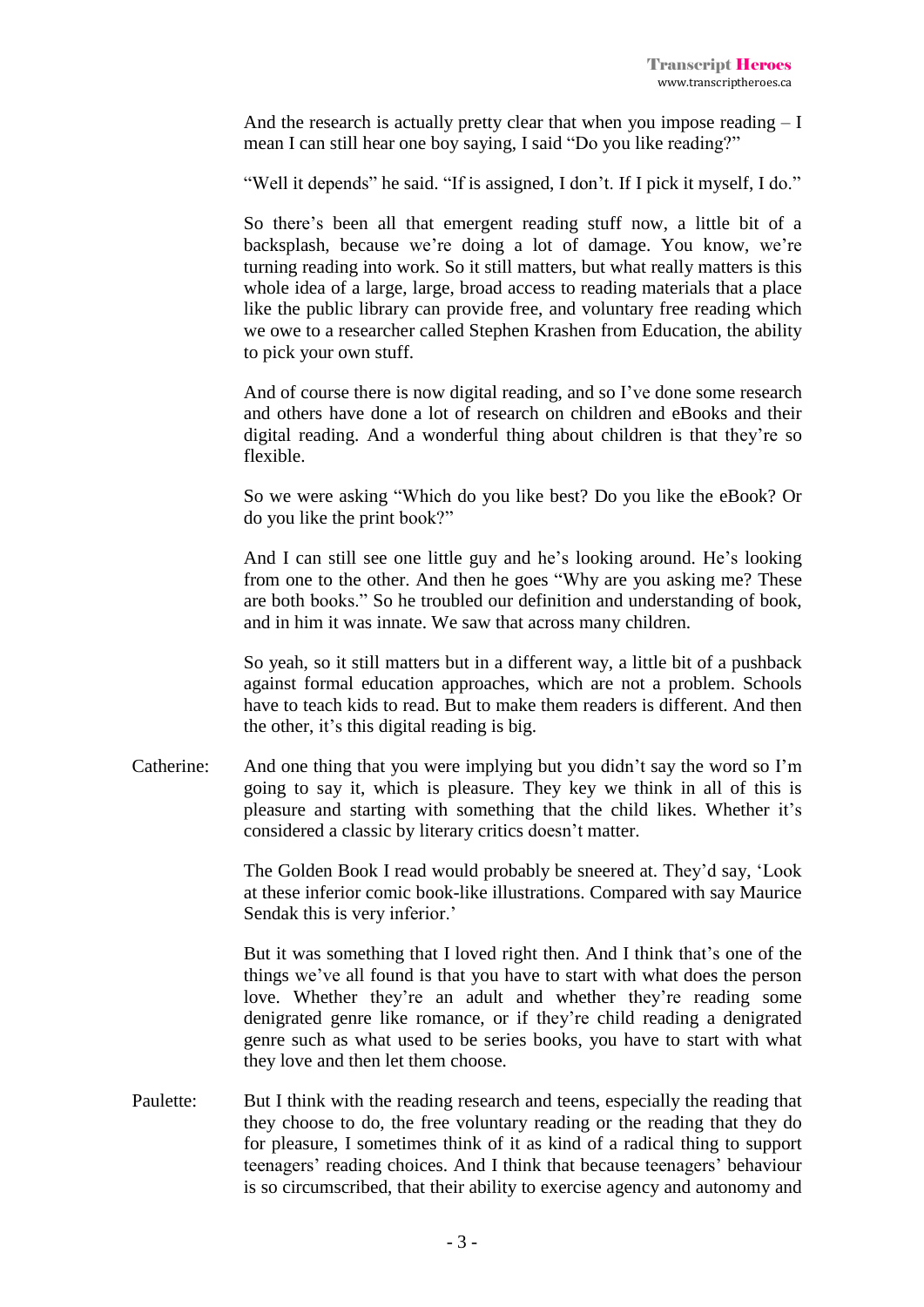choice in a world that surveils their every movement and almost their every thought, to make a choice to read. So it's not just the choice about what to read, it's the choice to engage that way with the world.

Catherine: The argument that Maryanne Wolf is making is that, when we surf and skim websites, going from node to node to node, we're changing our brains. And Nicholas Carr I think agrees, that we're changing our brains and not for the better. We're changing them in such a way as to make it impossible now to read *Middlemarch*.

> And a number of critics have said "I used to be able to read *Middlemarch*, but now I can't read *Middlemarch*." They say in very long books that actually must have taken them years to write. "I can't get into that deep stuff because my brain has been changed."

> So I don't know, I think the jury's out on that. But what I see people doing is reading *Middlemarch* on screens. So, it all depends doesn't it? And you've done research with children.

Lynne: Well, and they talk again and again about that – still talk about that business of going away and immersing themselves in books. They don't use those words.

> One interesting thing about children is that they've been less tampered with as the school is very prescribed, but the rest of it is freer. Like, it hasn't crossed their mind that reading is a radical act. They just do it. They read what they want to read. They read for pleasure.

> But you do see them just – they're doing deep reading. And it may be also be because they're still really involved with decoding and all of the logistics around reading, which is a very short period where you learn to do that. So they just go on a head. It's the way they learn everything. They ignore the adults and go on about secretly doing their business. And research has uncovered what they've been doing but isn't there yet.

> I've seen lots of deep reading, even with very, very young children. A child, for example, who returns to a relatively straightforward, simple picture book text again and again and again and again and again, hundreds of times, I would say is probably engaged in deep reading and cannot articulate what's going on. And I think we can only get at it superficially.

> The book is cautionary in some sense, right, because we have to provide opportunities and spaces for this type of engagement because we are all readers. We are all committed lifetime, voracious readers. So we understand how fulfilling it is to get there.

> But I suppose it's like anything. I'm thinking about, is it Malcolm Gladwell and his 10,000 times you have to practice something?

Catherine: Ten-thousand hours.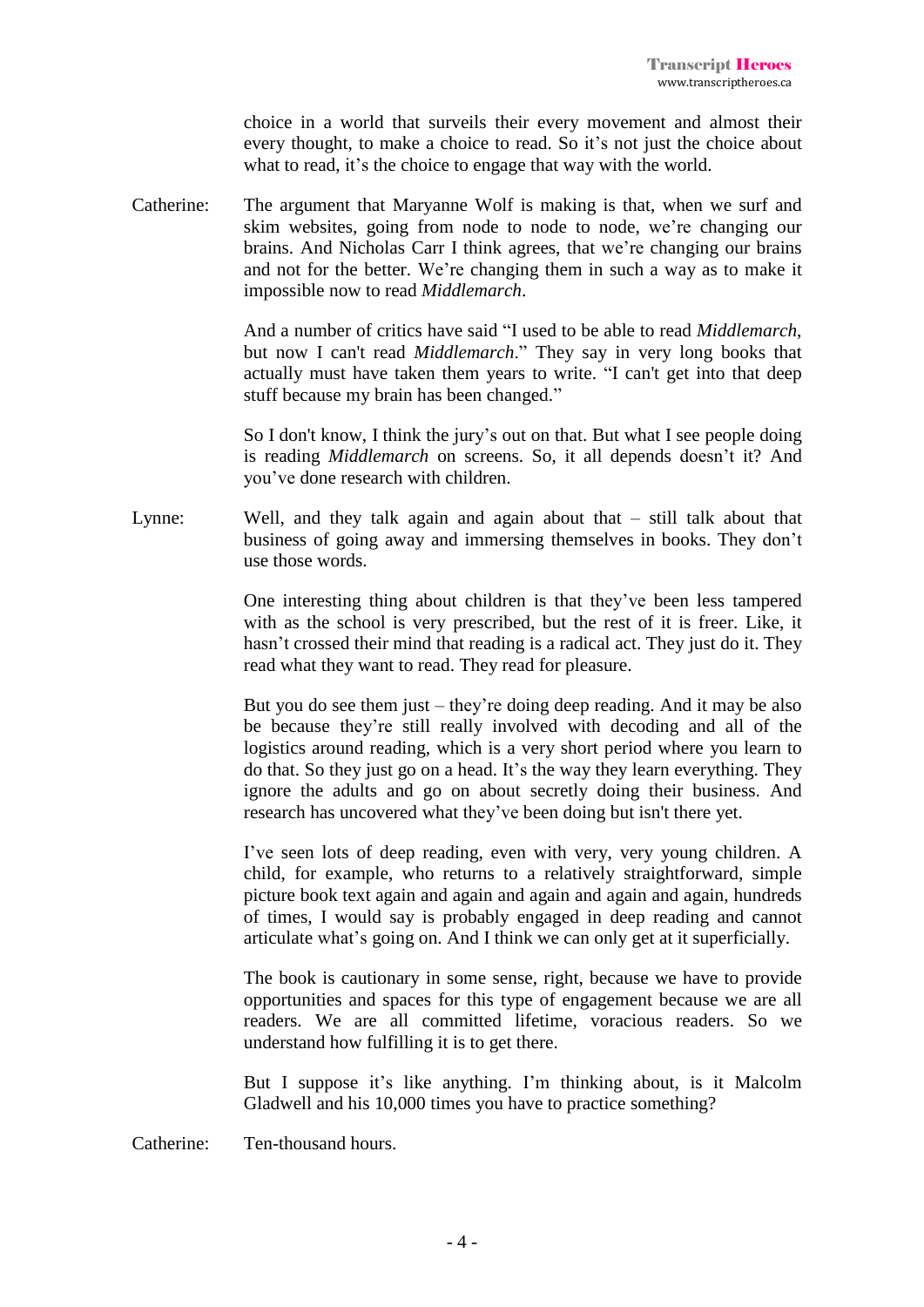Lynne: Ten-thousand hours, yeah. So I think we have to, to get to some of the stuff – I'll speak for myself as a reader. My history, my biography as a reader, I had to do an awful lot of practicing where I could get to that level of engagement, which is it must be like running a marathon faster than anybody else in the world. I mean I don't think of it as a race but I think of it as the sheer pleasure of that. So we have to provide opportunity and spaces, and continue to do that. Any my own feeling is there's a number of places that can happen, but the one shared, fully-accessible place is the public library.

> So I agree, I agree very much with what my colleagues are saying about libraries must remember, they must remember… It has not been that long since libraries have understood that reading is half their business and reading is something that the people that use the library, the community members value above all. It legitimizes it. It's a place where they can go as a reader and have that legitimized.

> Sure they do the information work too, but the biggest service… I think that's what they would rally against closing the libraries. It's the readers, because this is the place where that's going on. So it's a cautionary book.

> And we fully intended, I remember in the discussion for the first book, we wanted to put in the hands of public librarians the evidence they needed to justify, especially to funding groups, what they were doing. And you know it's easy enough because the Internet comes and, yeah, you can find out any fact you want probably faster, but what they do around reading is a whole different game.

Paulette: With some other colleagues at FIMS, we're working on this new project where we're interrogating what we call the I Love Books trope. And we're trying… Well, I mean I'll speak for myself, I'm trying to rescue that, because it's sort of bandied about right now as a professional liability in librarianship. And I think that dishonours love and passion and commitments, deep commitments to something that's represented by books and reading.

> But it doesn't mean that that's the only thing that libraries are. And I think that's what I objective to the most is that libraries aren't just about books. Well of course they're not. They've never been. And it's this disavowal – I think that's the word I want – of I think really serious deep commitments that bring people to our professional field. And I think we should find a way to honour that without saying that's the only thing.

> So that's reflects my own professional commitments too. So I don't know. I mean is it self-interest? Maybe, but I do think there's a lot at stake. In particular, for public libraries is being one of the only sites where people can do this kind of really valued, everyday, very important activity of reading.

Catherine: Joyce Saricks, who is a reader extraordinaire and a reader's advisor, she says the library's brand is story, which gets around as either or. It's either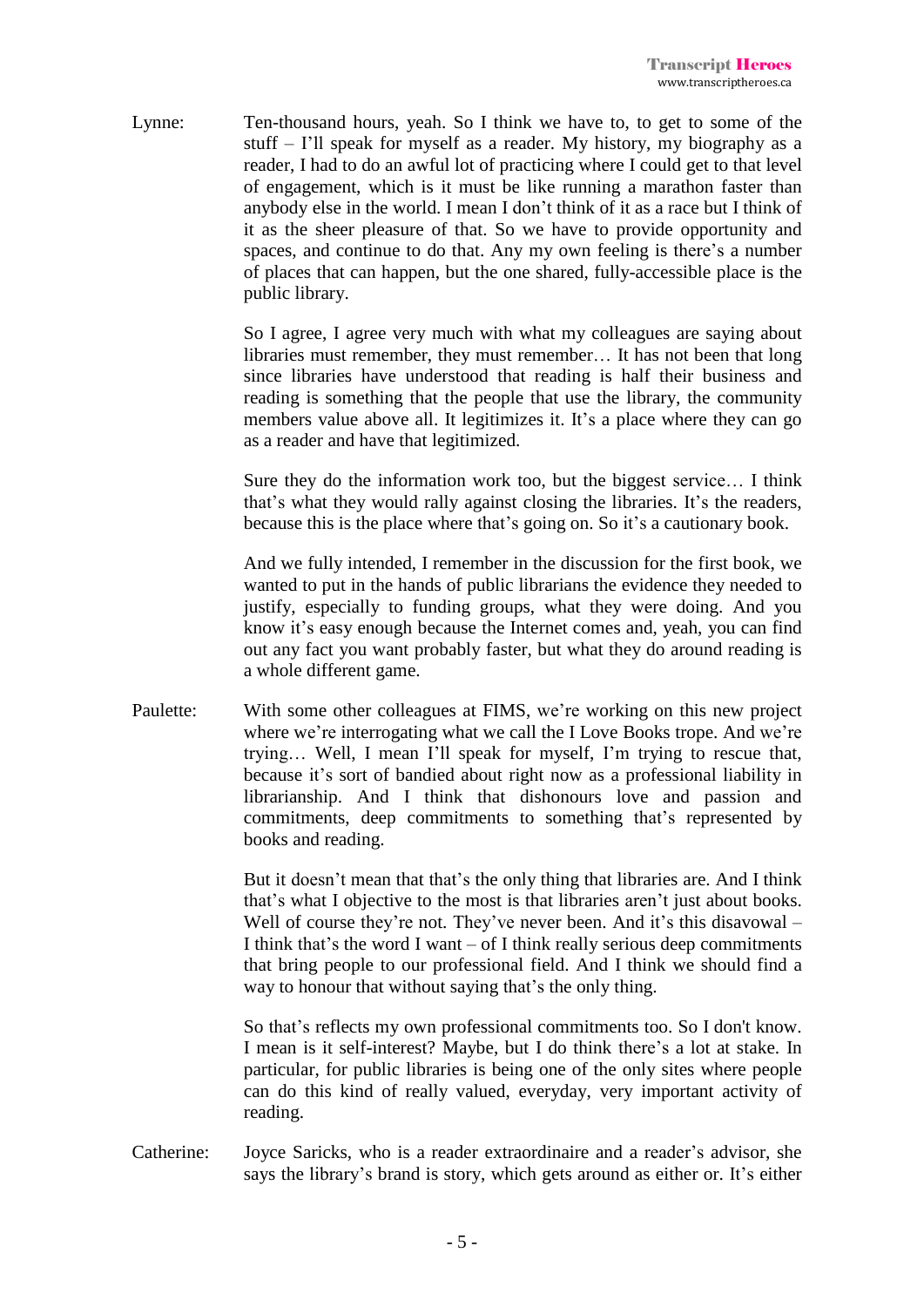books or not books. It's story in any format. And of course the stories also suggest the importance of pleasure, because the stories you want to hear are the ones that give you pleasure. So whether you listen to it as an audio book or whether you watch a DVD or whether you stream something live or whether you read a book, story is the thing that draws the reader/viewer, whatever, on.

- Paulette: And just how more  $I$  don't know what the right word is right now. Imagine making story the brand rather than technology, or digitality or digital life, or however people are talking, you know, whatever words people use to talk about digital labs and that sort of thing.
- Lynne: When you think about, for example, the public library's eBook collections, and our local public library I believe, the circulation of eBooks is about to surpass, if it not already has, print books. But I agree, it's story. And you know we've got lots of colleagues in other disciplines and probably this calls for some more interdisciplinary work. Anthropology understands story, probably because of their work with First Nations and things like this; it's story.

We certainly know that working with those children to bring them to reading, which is valuable print textual reading you go through story. That's the missing link that we had. We put them in schools where story was not seen as prime; it was decoding.

But I do agree with that, you know a place for story. And there's lots of things where, if… Maybe that's the next book, *And Yet It Still Matters*, is that we could maybe help, by pulling together research, public librarians understand how they could do that, although they're clever. They're very clever. Once they get that idea they would understand how to implement space and programming and all sorts of other services and collections that would in fact support that link to story if that's what's meaningful.

Catherine: And of course children's librarians have always understood story.

Paulette: Yeah.

Catherine: Yeah, yeah.

- Paulette: It's just that we need to expand it from the children's...
- Catherine: Yeah, they sort of don't like it when we're at meetings and we're practicing finger plays, which are small stories, you know.
- Lynne: Which is why children like them. You know they used the last book and because I came out of practice; I have 20 years as a children's librarian so I interact quite a bit with practice, and they've told me that they use it to guide practice, that they're always…

When they would read the chapter on children for example, when I'm talking with children's librarians, they'd say "Here it is, one place where I get a lot".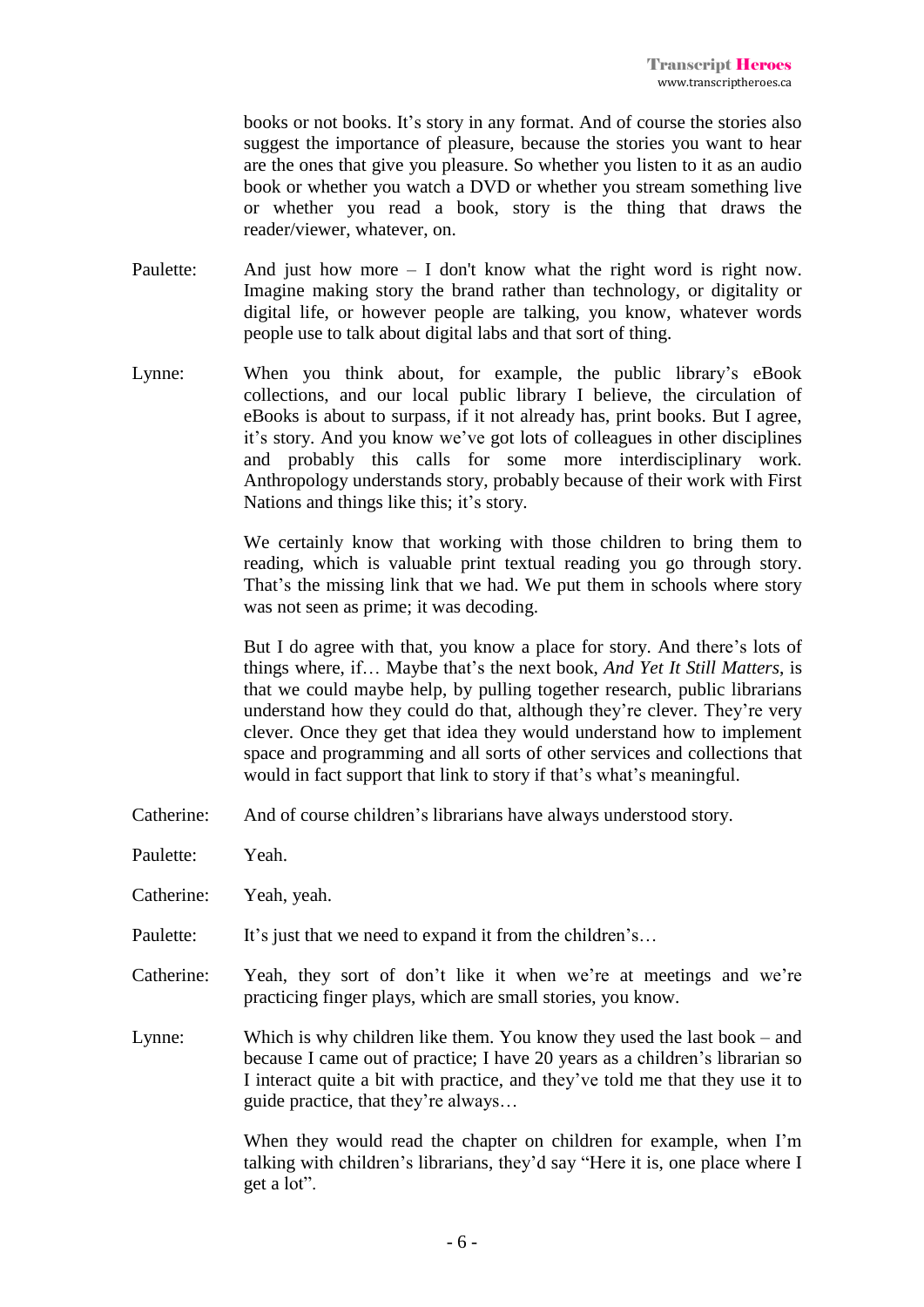I'm hoping that it will still guide practice in some way. I think, for example, across the book there are alternate perspectives on digital and ereading to what is being presented, for example, by our professional associations. And I think those alternate perspectives then become a site for they are clever. The librarians in public library, all the staff, it's quite amazing what they can do.

But you need the alternate perspective, and that's one thing that this book does quite well it. I hope that it will inspire informed practice, which will give us more good stuff for the next book when we're all really ancient.

Catherine: When we sat around to design the first book, *Reading Matters*, what we wanted to do was to say here's the research, and we're pulling it together to make it accessible to librarians that don't have time to track everything down. And then at the end we've got, well what would be suggestions then for librarians based on this research? What might they want to do?

> And so some of the suggestions have to do with how would you provide readers advisory. How would you do displays? How would you engage with collection development? We hope that it will be sort of compact. But if the person wanted to pursue a particular topic, the research is there and they could follow it and see what lies behind the recommendation to do something.

> I've had librarians say "Well, I was in my school library and they wanted to take out every series book because they said it was all junk. And I waved your article *So What if They Read Nancy Drew* at them." It was like, you know…

- Lynne: *Series Readers Talk Back*. You forgot that subtitle.
- Catherine: *Series Readers Talk Back*. It was based on series readers. Sixty percent of them, these avid readers that weren't chosen because they were series book readers; they were chosen because they said "Reading is really important in my life".

And when asked "What did you read next and next and next?' they then said "Oh, and Nancy Drew" or "Oh, then I read the" you know, fill in the blank depending on their age, "series".

So when she waved this at them they apparently fell away like vampires do when you wave crosses and garlic at them. So we hope that it will provide some tools for librarians to do the kind of work they want to do, which is to engage with their readers and with their users.

Paulette: And I just want to add to that by saying that I think the book also kind of works as a banner. It's a declarative statement that reading still matters. So it matters for professional practice and for library workers like we've been talking about, but it also works that way with researchers from different disciplines too.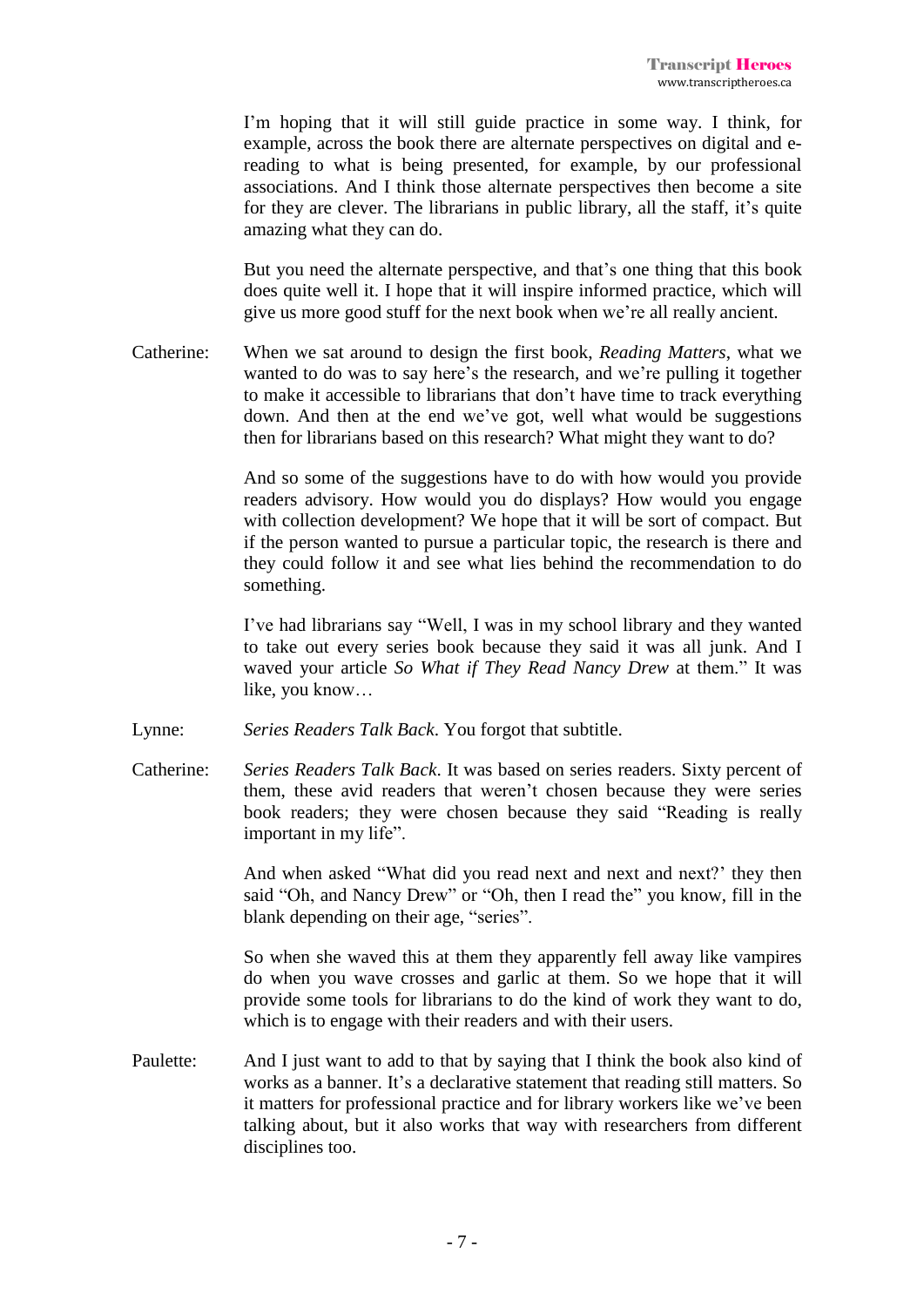- Catherine: And they say that reading fictions as opposed to non-fiction enhances theory of mind, which is the understanding that other people see the world differently and so on than the way you may, and enhances empathy. It's interesting that these are the very things that our readers have been telling us. But what would be regarded by that kind of research is just sort of impressionistic anecdote.
- Paulette: Well, and it was wonderful I have to say, so many times people said "Catherine Ross's interviews with readers that she's been doing for decades" you know, as a place to start.
- Lynne: And you know, that is another defining characteristic of this book is how it privileges the reader. We privileged a lot of the research where readers where front and centre. They were allowed to speak. Our own work for the most part starts with the reader. It starts with the reader, puts them in the star role. So you get a lot of readers' voices in here.

It's a very complicated and large topic for individuals, their life as a reader. It might appear transparent in a way. You might be able to get at it through public library lending records and all of those kinds of measures, but I think it's far more complex. You'd have to probably really do a case study, and you'd probably have to spend two years doing it with someone.

Catherine: When I was writing the chapter in the book *Reading Still Matters* that had to do with the experience of reading, I thought 'What are the dimensions that vary from one reader to another?' I mean we know that some readers re-read, and Lynne says she doesn't re-read much. I do re-read. So a number of things obviously jump out right off the bat.

> But then, when I started thinking about this I ended up with about 43 different elements in my, you know, 'What kind of reader are you?' And then "Do you do X? Or do you do Y?" And I tried this out on a number of people and, yeah, people do do either X or Y, or sometimes somewhere along that spectrum toward one end or the other.

> So re-reading wouldn't be a good test of popular favourite, wonderful book for everyone, because some people say "There's so books out there, why would I want to re-read a book I've already read when there's so many wonderful books I haven't read yet?"

And then there are others that say "No, I have my favourites."

I interviewed Alice Monroe herself on this and said "How do you stand on this question?"

And she said "Well, you know there are people that would say there's so many kinds of ice cream out there, I'll never have vanilla again." "There's so many men out there, why would I stay with this one?" But she said "I'm not that kind of reader. I like to re-read and I re-read" she said "the book changes depending on where I am in my life".

Paulette: That's true.